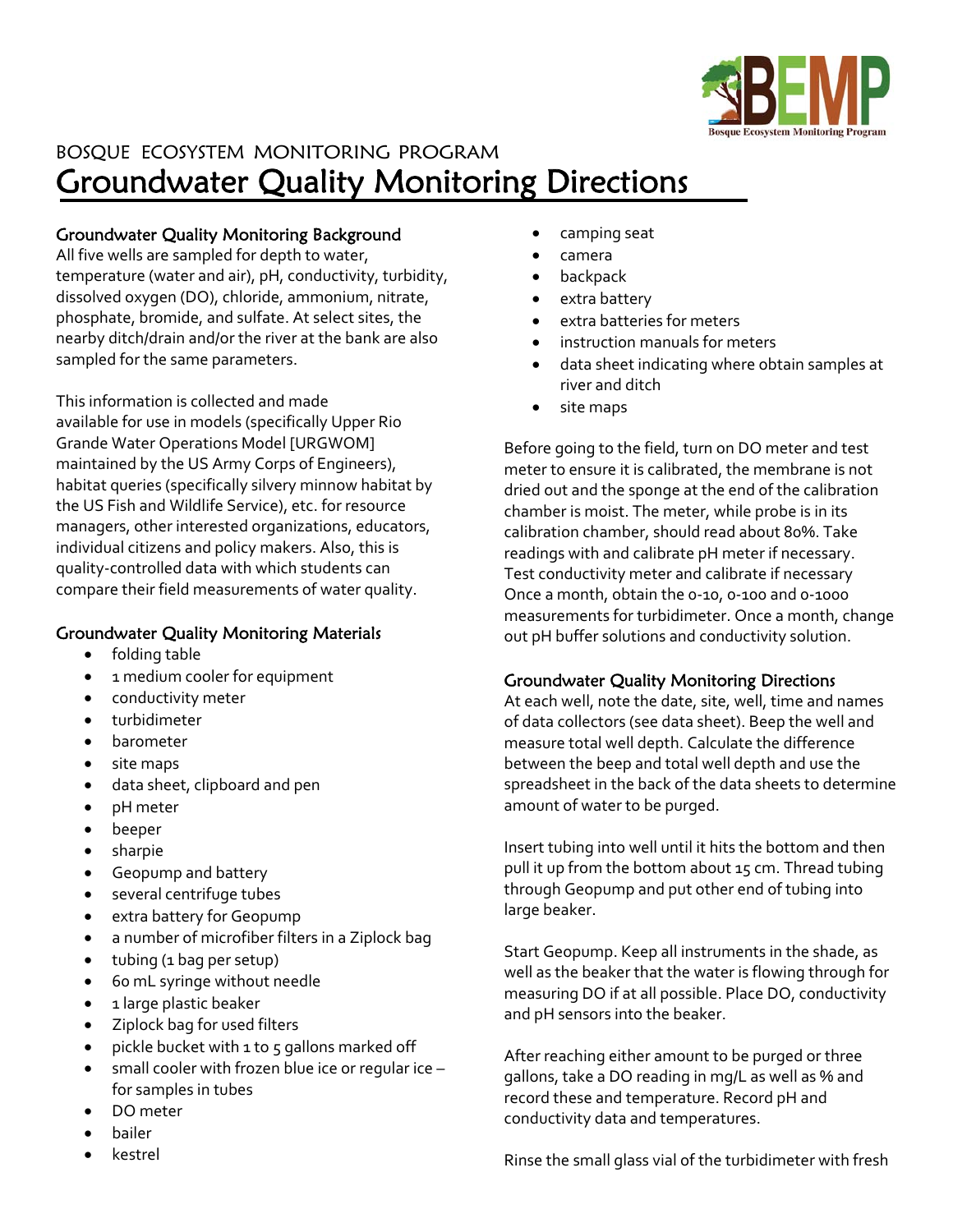

# BOSQUE ECOSYSTEM MONITORING PROGRAM Groundwater Quality Monitoring Directions

groundwater three times and then fill it to the fill line. Do not put your hand into the beaker of water to obtain a water sample for turbidity because you introduce salts or other contaminants from your hand into the water – this will impact the analyses. Wipe glass with cotton cloth to remove fingerprints and any water that may be on it. Obtain a reading and record data. Take air temperature reading in the shade.

Label centrifuge tube with site name, well, date, time and your initials. Be consistent with the labeling of sites (Montaño vs. Mon) while at a site and discuss the designated label if there's another person at the site. Using the syringe, suck water from the beaker. Attach filter to syringe and push syringe to empty filtered water into tube. Minimum amount of sample to be obtained is ¼ of the tube. If more than one filter is needed to obtain sample, use another filter. Check to make sure that the tube is tightly closed by turning it up and down and around.

When back at car, place tubes of water in cooler.

At end of the day, take samples to UNM and refrigerate or refrigerate. Charge batteries overnight. Throw away dirty filers and put clean ones in for the next day. Put new centrifuge tubes in for the next day and new batteries for Geopump.